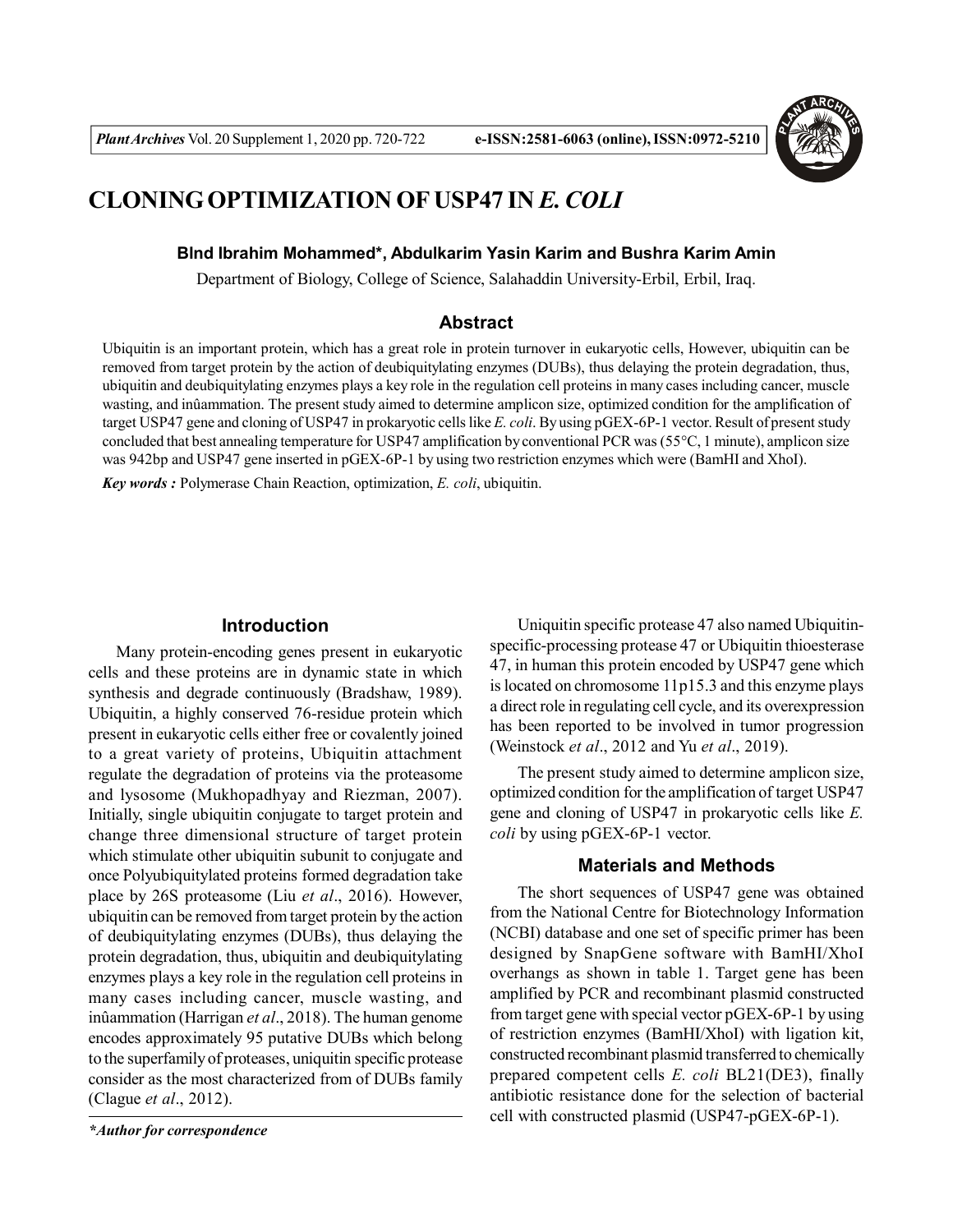**Table 1 :**Primers used for PCR amplification of USP47 gene, designed by SnapGene software.

| Primer<br>name | Sequence             | Amplicon<br>length |
|----------------|----------------------|--------------------|
| Forward-USP47  | GAGAACCAACTGGTCCCGAA | 942bp              |
| Reverse-USP47  | TGCTTGGCTGGACCCATAAG | 942bp              |

#### **Polymerase Chain Reaction**

PCR was performed with GoTaq Green PCR master mix (Promega) according to the manufacturer's instructions. The 50 µl reaction mixtures were composed of 25 µl master mix, 1 µl (100 ng) DNA templates, 1 µl for each forward and reverse specific primer (10 pmol), and the volume was completed by adding 22 µl of nuclease free water.

# **Agarose Gel Electrophoresis**

Amplicons were separated using agarose gel electrophoresis in order to confirm the size, location and quality of the PCR specific product for specific primers. The electrophoresis tank was prepared using a standard method (De Gregoris *et al*., 2011).

# **Recombinant plasmid construction**

PCR product (USP47) and vector (pGEX-6P-1) individually digested with the appropriate restriction endonucleases, reactions were set up each in a total volume of 20 which consisted of 5µl PCR product or vector, 1µl BamHI and 1µl XhoI, 2µl tango buffer and the volume was completed using ddH<sub>2</sub>O, then incubated at 37°C for 16 hours, finally enzymes inactivated in 65ºC for 10 min and the mixture used for ligation. Additionally, ligation of target gene and vector was carried out in the smallest volume possible, typically  $10 \mu L$  containing  $2 \mu L$ vector, 1 µL insert (at a 6:1 insert: vector molar ratio), 1  $\mu$ L T4 DNA ligase, 2  $\mu$ L 10X reaction buffer, and 4  $\mu$ L ddH2O, reaction was allowed to incubate at room temperature (approximately 21°C) for 4h.

#### **Transformation and selection of bacterial cells**

Vectors were transformed into competent *E. coli* DH5á using a heat shock approach according to the previous study (Froger and Hall, 2007). For the purpose of bacterial selection with recombinant plasmid antibiotic resistance has been used, 100µl of the cell suspension were plated onto LB agar supplemented with 100 µg/µl ampicillin, incubated at 37°C overnight.

# **Results and Discussion**

## **PCR optimization**

Gradient PCR has been used for selection of PCR condition according annealing temperature, result showed that following condition was the best for the amplification of target gene (USP47), PCR cycling profile for USP47 amplification was composed of an initial 4-minute denaturation step at 95°C followed by 35 cycles of denaturation (94°C, 1 minute), annealing (55°C, 1 minute) and extension (70°C, 1 minutes) and a final extension at 70°C for 8 minutes. Amplicons were separated by agarose gel electrophoresis  $(1\%)$ as shown in fig. 1.



**Fig. 1 :**Amplification of USP47 gene which examined through Agarose gel electrophoresis (1%) under UV light. Lane 1: Ladder, Lane2 and 3: positive sample.

#### **Constructed Plasmid (USP47-pGEX-6P-1)**

Restriction enzymes (BamHI and XhoI) and ligation kit have been used for the construction of recombinant plasmid (USP47-pGEX-6P-1) as mentioned in methodology section, after increasing recombinant plasmid checked by using Agarose gel electrophoresis, result showed that recombinant plasmid was about 5760 bp, as shown in fig. 2. Many studies used pGEX-6P-1 vector for the cloning and synthesis of many recombinant human proteins (Huang *et al*., 2004 and Liu *et al*., 2014).

#### **Antibiotic Resistance test**

*E. coli* BL21(DE3) selected depending antibiotic resistance, 100µl of the cell suspension were plated onto LB agar supplemented with 100 µg/ µl ampicillin, incubated at 37°C overnight.